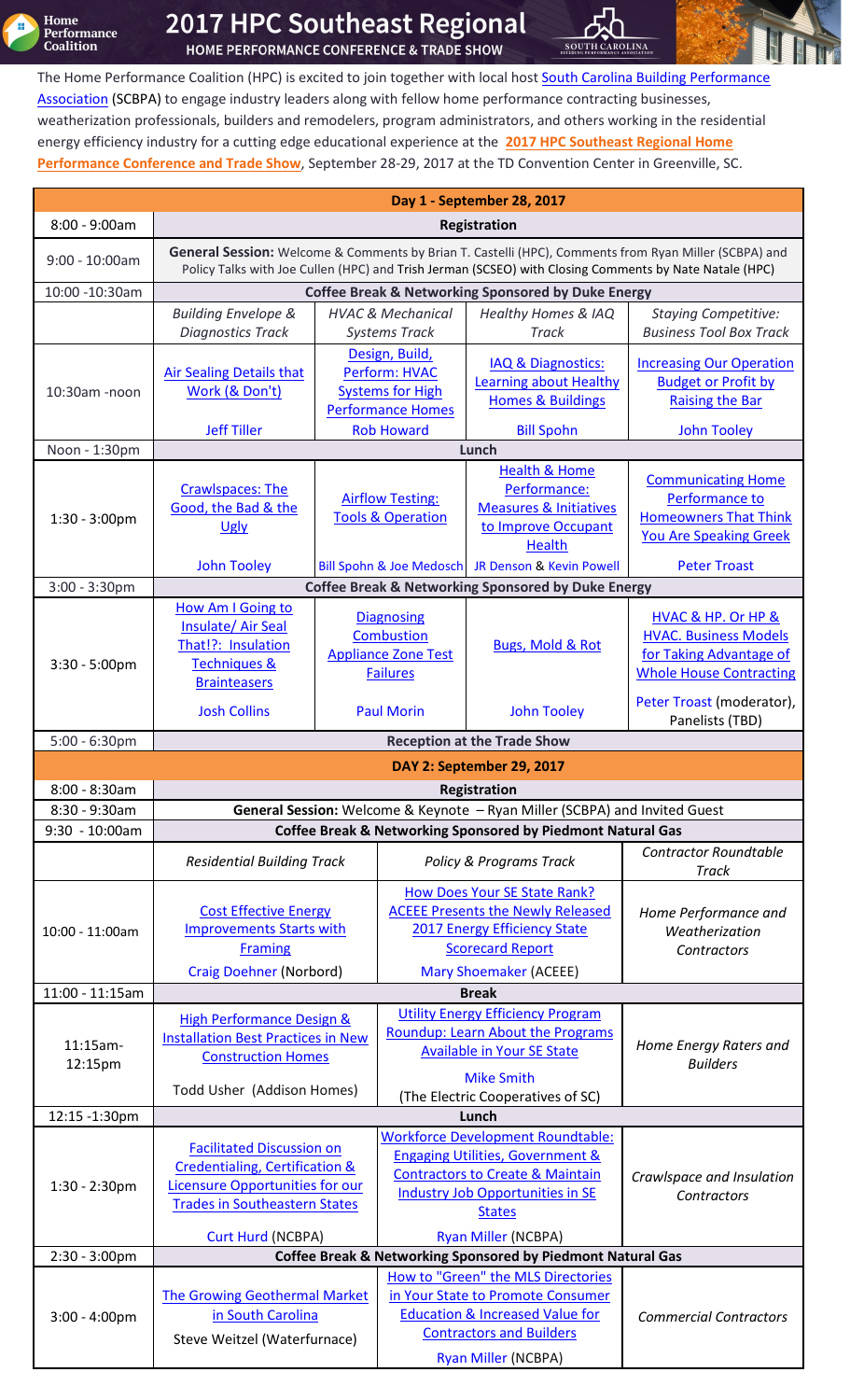

# 2017 HPC Southeast Regional

**HOME PERFORMANCE CONFERENCE & TRADE SHOW** 

# **WELCOME INFORMATION**

- Registration Hours: Day 1: 8:00am-6pm & Day 2: 8:00am-3pm
- Conference Kick Off: General Session is Day 1 & begins at 9am
- Meals Provided: Lunch included both conference days
- Visit with the Exhibitors at the Trade Show: Day 1: 9am-6:30pm & Day 2: 9am-1:30pm
- Join us at the HPC Welcome Reception: Day 1: 5:00PM-6:30pm, snacks & a cash bar provided
- Check out th[e general schedule here](http://www.homeperformance.org/conferences/HPCSE17#schedule)



# **2017 SOUTHEAST CONFERENCE SPONSORS**

**HOST SPONSOR South Carolina Building Performance Association (SCBPA) Sustaining Sponsors** Alliance To Save Energy

E4TheFuture EFI Home Performance with Energy Star NASEO NYSERDA Panasonic Tennessee Valley Authority (TVA) The Energy Conservatory (TEC) U.S. Department of Energy (DOE) **Gold Sponsor**

Building Performance Institute (BPI)

**Special Coffee Break Sponsors** Duke Energy

Piedmont Natural Gas

# Home Coalition

**ABOUT US**

The **Home Performance Coalition (HPC)** is a 501(C)(3) nonprofit organization that works Performance with industry leaders in the home performance and weatherization industries. HPC

collaborates with like-minded organizations to ensure all homes are healthy, comfortable, and energy-efficient through projects, policy and education. HPC also organizes regional and annual conferences that bring together industry leaders to exchange ideas, solve problems and build momentum for the rapidly-growing residential energy efficiency industry.



The **South Carolina Building Performance Association (SCBPA)** is a new 501(c)(6) nonprofit trade association being formed to represent the companies and professionals working in South Carolina's home and building performance industry. The association serves as the independent South Carolina chapter of [Efficiency](http://www.efficiencyfirst.org/) First, the national home

performance association that serves to advance home performance and energy efficiency through political advocacy, member education and more. SCBPA member companies and their staff receive a free annual membership with Efficiency First.

# **ATTEN**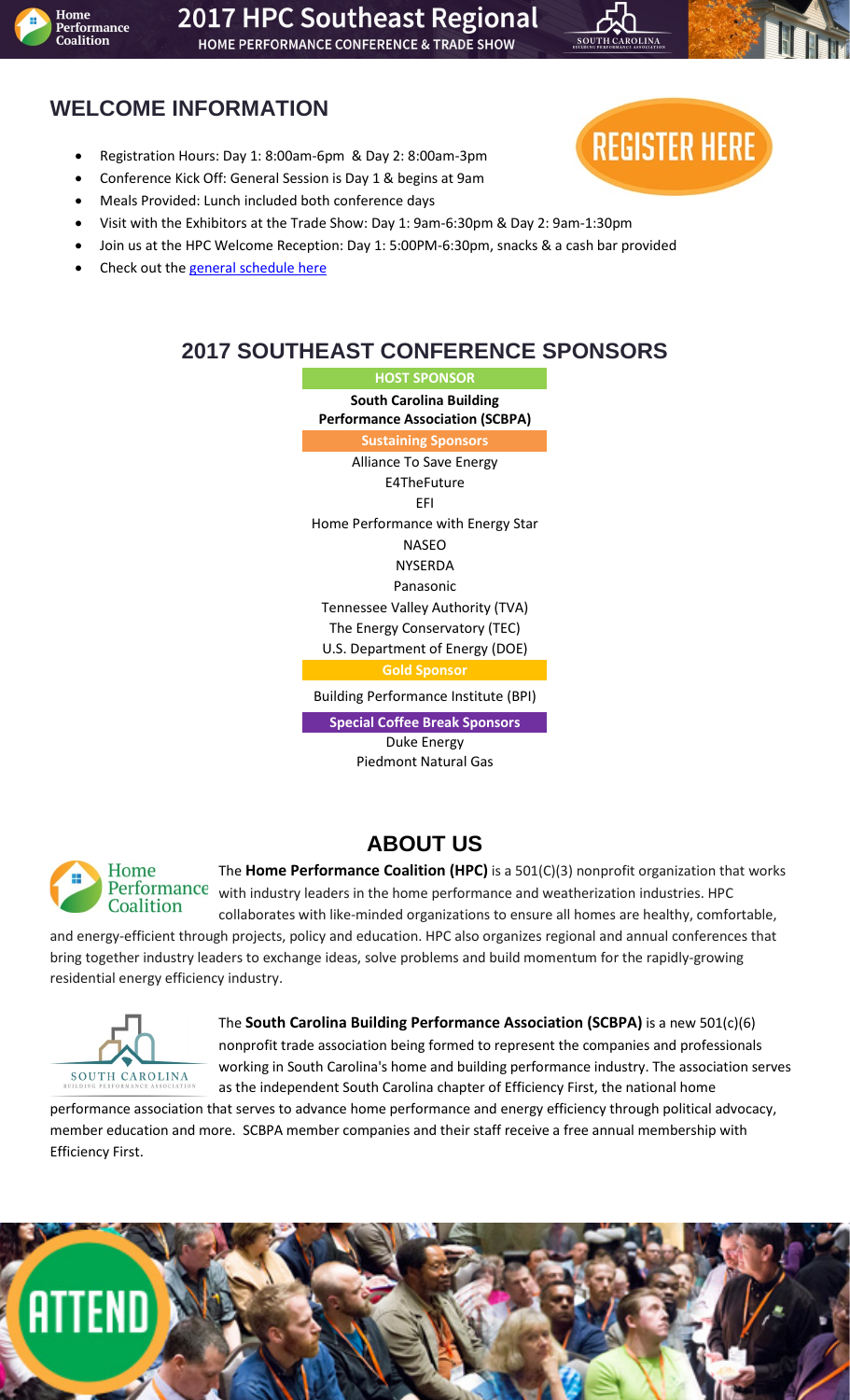## **Sessions: Thursday, September 28, 10:30am-noon**

## <span id="page-2-0"></span>**Air Sealing Details that Work (& Don't)** *Track: Building Envelope & Diagnostics*

Find out the results of a 250-home survey on new construction in North Carolina along with field testing of specific air sealing methods. What's the difference in air leakage between walls with unsealed OSB, unsealed housewrap, and sealed barriers using different sealants? What methods of sealing top plates work (and don't)? What are the comparative energy savings of different methods? How can the different options be integrated successfully into building specifications, plans, and energy codes? What have audience members found to be most (and least) effective?

*By attending this session attendees will:*

- 1. Learn what techniques for sealing air barriers and specific leaks are most effective
- 2. Be able to quantify the energy savings potential from air sealing practices
- 3. Be better prepared to advocate for optimal air sealing techniques to supervisors, clients, builders, subcontractors, and code-related organizations

## **Presenter:**

## **Jeff Tiller,** *Research Professor, Appalachian State University*

## <span id="page-2-1"></span>**Design, Build, Perform: HVAC Systems for High Performance Homes**

## *Track: HVAC & Mechanical Systems*

Houses are getting tighter and better insulated, which results in lower cooling and heating loads and the need for smaller, more efficient mechanical systems. Traditional HVAC systems are often oversized, which causes "short cycling" resulting in comfort and indoor air quality issues. This session will address the proper way to design and install a "right sized" cooling and heating system for a high performance, low load home.

## *By attending this session, attendees will:*

- 1. Define and describe what is meant by the terms "high performance home" and "low load home"
- 2. Explain the process used to determine the proper cooling and heating equipment size
- 3. Identify residential VRF system components and describe their design flexibility

## **Presenter:**

**Rob Howard,** *Performance Construction Manager, Mitsubishi Electric Cooling & Heating*

## <span id="page-2-2"></span>**IAQ & Diagnostics: Learning about Healthy Homes & Buildings**

## *Track: Healthy Homes & IAQ*

In this session, we will define indoor air quality (IAQ) and discuss why there is so much interest. Learn what makes up "bad" air quality, how to test for IAQ, and what can you do to fix bad IAQ. We will also elaborate on the health consequences and environmental triggers. Finally we will discuss practical ways to employ tools to measure IAQ parameters.

*By attending this session attendees will:*

- 1. Learn the definition of (good and bad) IAQ
- 2. Hear about environmental triggers and health impact
- 3. Understand basic parameters and measurements

## **Presenter:**

**Bill Spohn,** *President, TruTech Tools, LTD* **Joe Medosch,** *Owner, Energy & Environmental Consulting LLC*

## <span id="page-2-3"></span>**Increasing Our Operation Budget or Profit by Raising the Bar**

*Track: Staying Competitive: Business Tool Box*

Quality experts estimate that 25-40% of operating dollars spent by a typical business is lost. Companies and agencies that are truly focused on quality don't spend more money. Instead they reduce mistakes from becoming defects, cut operating costs and invest in processes that result in:

- Greater profits and operation budgets
- Stronger financial position
- Improved competitive capabilities
- Operational stability
- Greater customer success, loyalty and satisfaction

Simply put: No service-based company has ever made less money by doing things right the first time.

*By attending this session, attendees will:* 

- 1. Learn about a common language when defining quality work and focusing on process failure more than people
- 2. Learn how to calculate the cost of poor quality and how to add lost money to the bottom line
- 3. Understand key steps to create a sustainable process to reduce mistakes, defects and lost resources

**Presenter:**

**John Tooley,** *Consultant, John Tooley, LLC*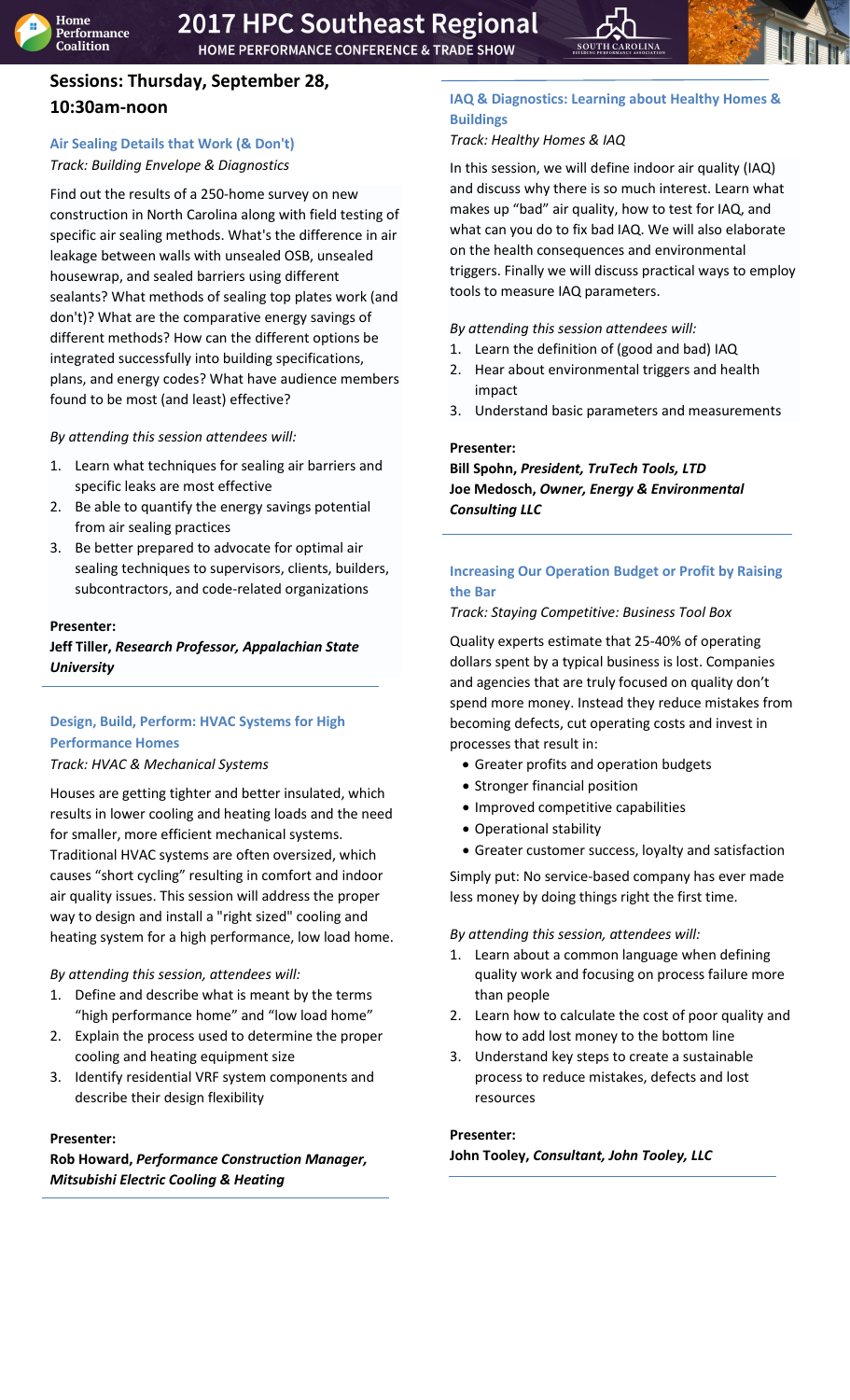# **Thursday, September 28, 1:30-3:00pm**

## <span id="page-3-0"></span>**Crawlspaces: The Good, the Bad & the Ugly** *Track: Building Envelope & Diagnostics*

Many homes across South Carolina have bugs, mold and rot issues. Many of these problems are in our dark, dungy, wet and musty crawlspaces. This session will expose most problems you will ever experience. Understanding moisture diagnostics and repair, are skills every Home Performance Company should have. We will look at crawlspaces that are hard to believe, because they are so bad. Then we will look at several real ugly ones. All were fixed. Come hear how! We will discuss how to, "do each right" resulting in:

- Less risk and liability
- Increased profit
- Satisfied and happy customers
- Proud employees

## *By attending this session, attendees will:*

- 1. Learn how to better diagnosis wet crawlspaces
- 2. Learn how to select the right repair for each problem
- 3. Understand the difference in the work effort of each type

## **Presenter:**

**John Tooley,** *Consultant, John Tooley, LLC*

## <span id="page-3-1"></span>**Air Flow Testing: Tools & Operation**

## *Track: HVAC & Mechanical Systems*

Airflow measurements are among the most daunting tasks in the industry. Come to this session to learn the wide variety of measurement methods and the pluses and minuses of each. We will dig into the science behind good airflow measurement, as well as the importance of considering air density corrections. We'll also cover the ins and outs of picking the correct tool for the measurement task or application. Every major airflow measurement tool and technique will be explored and explained.

## *By attending this session, attendees will:*

- 1. Understand the basics behind good airflow measurements and what they tell you about system performance
- 2. Appreciate which methods are better targeted for your applications
- 3. Better understand the science of airflow measurement to do better work and be more knowledgeable for your employer/client

## **Presenter:**

<span id="page-3-2"></span>**Bill Spohn,** *President, TruTech Tools, LTD*

## **Health & Home Performance: Measures & Initiatives to Improve Occupant Health** *Track: Healthy Homes & IAQ*

Stakeholders are increasingly interested in the environmental and health benefits of residential energy efficiency work. This session will discuss how home performance work can deliver health benefits and will explore opportunities and challenges for programs that provide these co-benefits. Learn about exemplary programs doing so and the results of a recent literature review conducted by the DOE that assesses the cobenefits of energy efficiency and green rehab work. Engage in the ongoing development of a DOE Roadmap for Integrating Health and Home Performance that sets out where to start, how to market to potential new customers and funders, and change how home performance appeals to consumers.

## *By attending this session, attendees will:*

- 1. Learn the health benefits of EE work based on existing home performance programs and research
- 2. Find out how what you are already doing can impact health and enhance your value proposition
- 3. Learn from examples of programs and practices that link delivery of EE and health related home upgrades

## **Presenters:**

**JR Denson,** *Public Health Analyst, ACEEE* **Kevin Powell,** *Redhorse Corporation*

# <span id="page-3-3"></span>**Communicating Home Performance to Homeowners That Think You Are Speaking Greek**

*Track: Staying Competitive: Business Tool Box*

Few homeowners are calling your company asking for whole house home performance. In reality, customers are primarily calling for a single measure: a new furnace, more insulation, to get their home healthy for the birth of a child, etc. Successful companies in HP have figured out how to leverage three critical touchpoints in the sales process:

- 1. When a prospective customer does the online research about your company
- 2. When they call or contact you; and
- 3. When you visit their home

Doing each of these right is the difference between a \$2500 attic insulation job and a \$25000 whole house fix.

## **Presenter:**

## **Peter Troast,** *Founder & CEO, Energy Circle*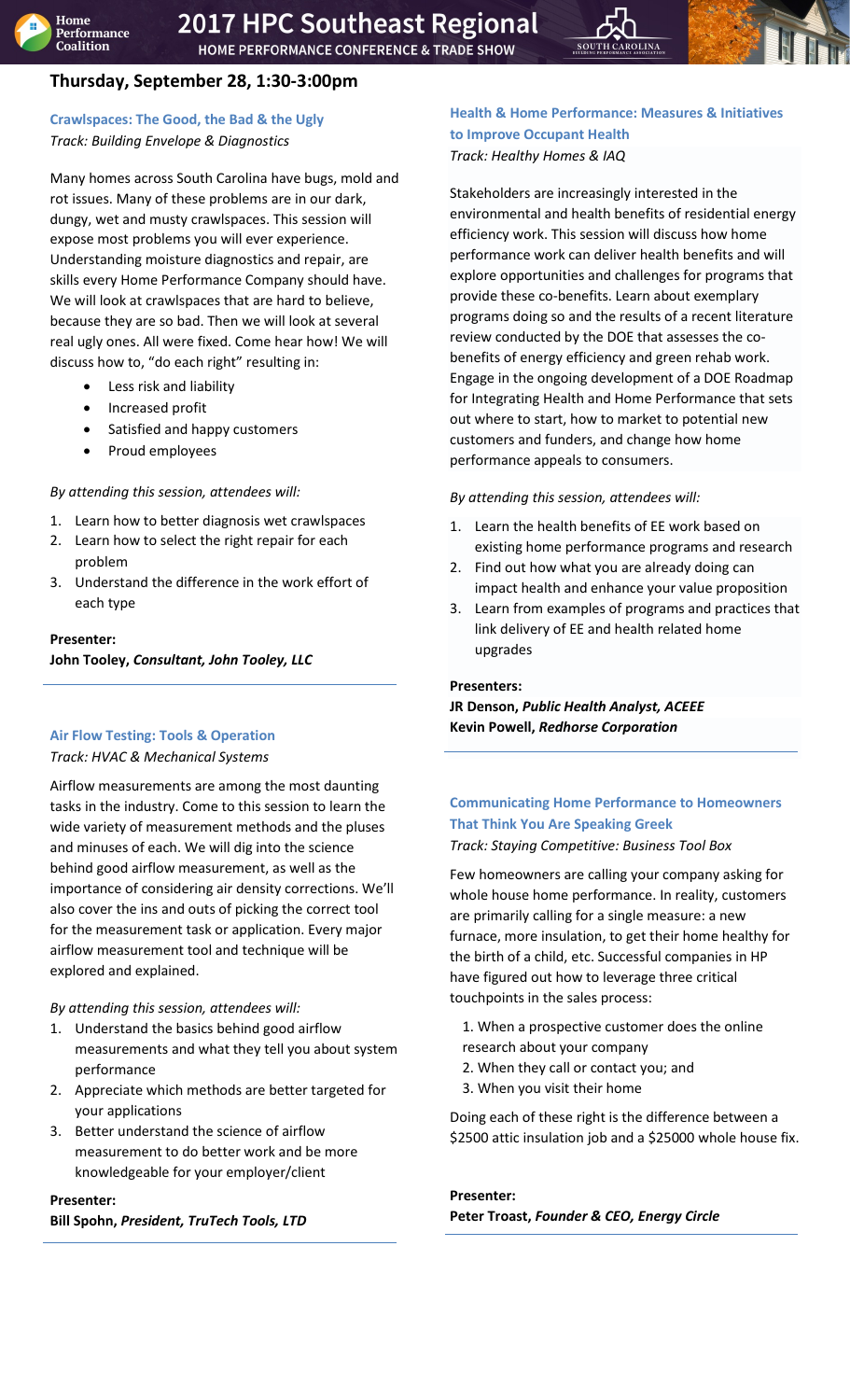

## <span id="page-4-0"></span>**How am I Going to Insulate/ Air Seal That!?: Insulation Techniques & Brainteasers** *Track: Building Envelope & Diagnostics*

As home performance contractors, we've all had that moment where we scratch our heads and perhaps even say aloud, "What is this mess?". In this session, we'll explore challenging and tricky situations that HP contractors encounter during installation. We'll open the floor up to session attendees to brainstorm solutions to "insulation brainteasers." In the second half of the session, we'll discuss new and innovative techniques and products that will help.

*By attending this session attendees will:*

- 1. Brainstorm answers to trying install scenarios
- 2. Openly discuss solutions to tricky installs
- 3. Learn about new insulation products and technologies

## **Presenter:**

**Josh Collins,** *Sr Building Analyst, Prime Energy Group*

## <span id="page-4-1"></span>**Diagnosing Combustion Appliance Zone Test Failures** *Track: HVAC & Mechanical Systems*

You have set up a house for worst case depressurization and started the water heater up and you find combustion spillage. Now what? Is the cause a blocked or deteriorated chimney, undersized venting, too much depressurization caused by fans or the air handler or closing doors? Is it a combination of two or more of these? Should you replace the water heater? Gathering good data is critical. Come learn from an instructor that worked in the Minneapolis Sound Insulation Program, whose protocol became the basis for the BPI Combustion Safety Standard, as he takes you through a step by step process to help diagnose the issues and present many practical solutions.

*By attending this session, attendees will:* 

- 1. Describe potential causes of combustion spillage
- 2. Learn information that must be gathered to determine if a venting system meets code
- 3. List the causes of and identify solutions to CAZ depressurization and explain different methods of documenting depressurization, depending on wind conditions

## **Presenter:**

**Paul Morin,** *Technical Support and Sales, The Energy Conservatory*

## <span id="page-4-2"></span>**Bugs, Mold & Rot** *Track: Healthy Homes & IAQ*

The American Academy of Allergy Asthma Immunology reported 1 in 12 people (about **25 million**, or 8% of the U.S. population) had asthma in 2009. More children (57%) than adults (51%) had an attack. That's about 1 in 10 children. Our work can drastically reduce these three asthma triggers: bugs, mold and rot. Our desire must be to deliver a more healthy and durable home, increasing our value and bottom line at the same time. The Southeast demands we have a clear understanding of moisture diagnostics. A poor moisture management strategy in our home improvements can result increased in occurrence of moisture related issues. Don't miss this riveting session and improve your skills resulting in: a more valuable offering; a more positive effect on each home; and greater value and higher profits.

*By attending this session, attendees will:* 

- 1. Better understand how to diagnose moisture
- 2. Understand how to remediate the occurrence of bugs, mold and rot
- 3. Learn how we should present and sell these fixes

## **Presenter:**

**John Tooley,** *Consultant, John Tooley, LLC*

## <span id="page-4-3"></span>**HVAC & HP. Or HP & HVAC. Business Models for Taking Advantage of Whole House Contracting** *Track: Staying Competitive: Business Tool Box*

You hear it all the time. From HVAC: 'if only I could find a trustworthy insulation/air sealing sub.' And vice versa from envelope contractors: 'I can't find an HVAC company that understands system sizing after a retrofit.' Yet from a lead generation, job conversion and profitability standpoint, the whole house model is decidedly better. Despite these real challenges, many companies have successfully figured it out, either by internalizing services or partnering. In this contractor panel discussion, we'll hear real world examples of business models that have cracked the code, including the trials and tribulations of making it work.

## **Presenters:**

**Peter Troast (Moderator),** *Founder & CEO, Energy Circle* **Panel (TBD)**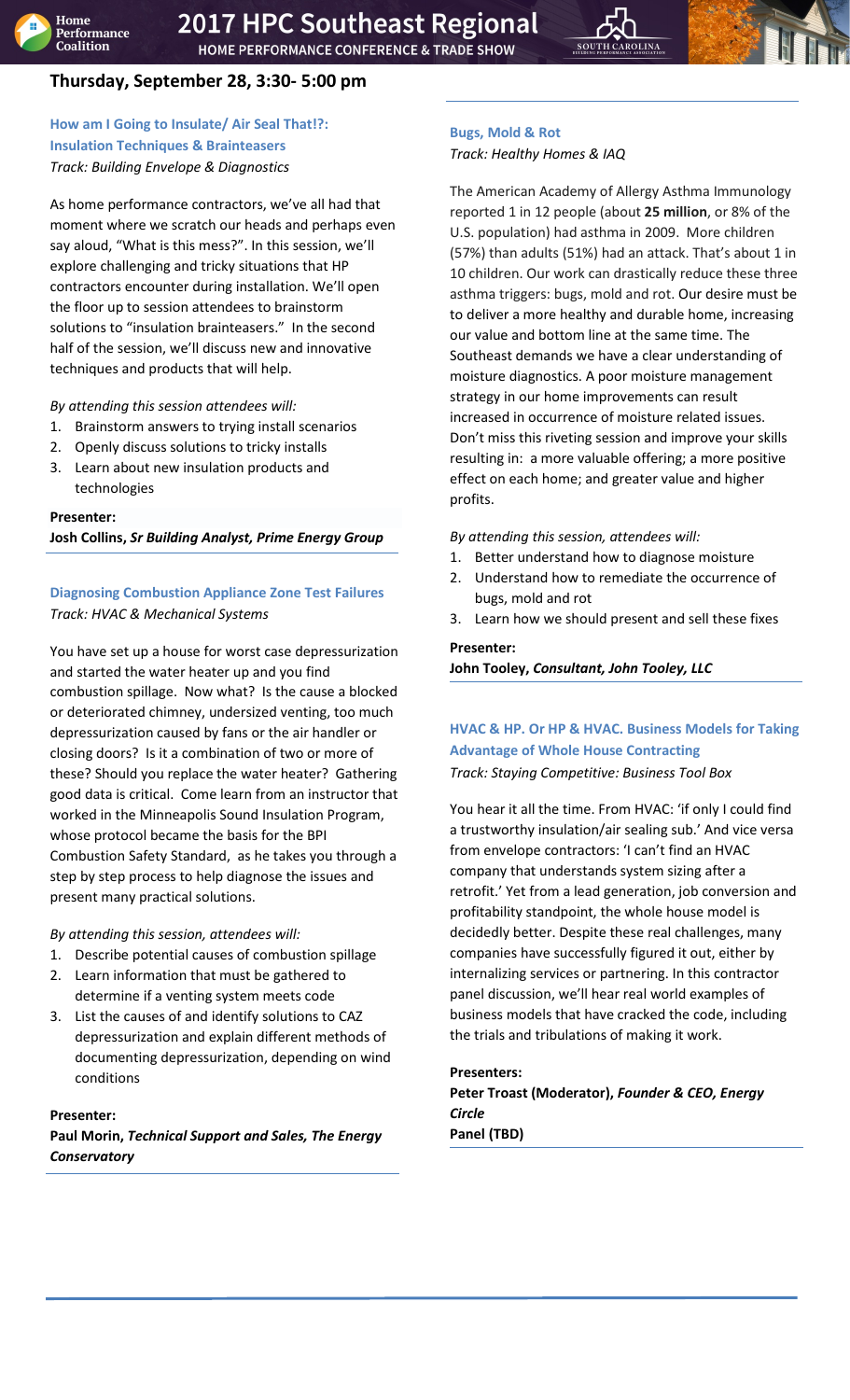

# **Friday, September 29, 10:00am-11:00am**

<span id="page-5-0"></span>**Cost Effective Energy Improvements Starts with Framing** 

Track: Residential Building

This session addresses a number of simple things that can be done in the framing stage of construction that provide significant energy savings in new homes. We'll focus on cost-effective steps that provide a more energy efficient home for buyers, reduced air leakage, reduced heat gain and reduced build time --all without causing cost headaches for the builder and meeting current building codes/standards. Some topics that will be addressed include: raised heel trusses for better insulation performance; buried attic ducts to meet 2018 IECC; Grade 1 insulation installation; speed up your trades and reduce cycle time; advanced framing to reduce thermal transfer and costs; improved blower door performance by reducing leakage; and radiant barrier roof sheathing to reduce summer heat gain.

## **Presenter:**

**Craig Doehner,** *Field Marketing Manager, Norbord*

<span id="page-5-1"></span>**How Does Your SE State Rank? ACEEE Presents the Newly Released 2017 Energy Efficiency State Scorecard Report** 

Track: Policy & Programs

This session will discuss state energy efficiency developments and trends using results from ACEEE's 2017 State Energy Efficiency Scorecard. The presentation will focus on Southeastern state energy efficiency programs and policies and highlight opportunities for expanding these investments.

## **Presenter:**

**Mary Shoemaker,** *State Policy Analyst, ACEEE*

**Home Performance and Weatherization Contractors\*** Track: Contractor Roundtable

## **Friday, September 29, 11:15am-12:15pm**

<span id="page-5-2"></span>**High Performance Design & Installation Best Practices in New Construction Homes**  Track: Residential Building

**Presenter: Todd Usher,** *Addison Homes*

<span id="page-5-3"></span>**Utility Energy Efficiency Program Roundup: Learn About the Programs Available in Your SE State** Track: Policy & Programs

This session will provide a detailed breakdown of utility programs available across the Southeast. Attend to learn about and receive information on these programs, such as the Duke Energy HERO program and SCE&G

South Carolina's rebate program, as well as application information.

## **Presenter:**

**Mike Smith,** *Vice President of Business and Technology Strategy, The Electric Cooperatives of SC* 

**Home Energy Raters and Builders\*** Track: Contractor Roundtable

## **Friday, September 29, 1:30 - 2:30pm**

<span id="page-5-4"></span>**Facilitated Discussion on Credentialing, Certification & Licensure Opportunities for our Trades in Southeastern States**

Track: Residential Building

This session will provide an opportunity for an in-depth discussion on credentialing, certification and licensure in the Southeast, both in terms of the current state of affairs and potential changes and additions in the future.

#### **Presenter:**

**Curt Hurd,** *Building Performance Specialist, NCBPA*

<span id="page-5-5"></span>**Workforce Development Roundtable: Engaging Utilities, Government & Contractors to Create & Maintain Industry Job Opportunities in SE States** Track: Policy & Programs

This session will focus on one of the major issues facing companies in our industry today, workforce development. Ryan Miller will facilitate a discussion on how our industry can work together to overcome this problem in the Southeast.

## **Presenter:**

**Ryan Miller,** *Founder & Executive Director, NCBPA*

**Crawlspace and Insulation Contractors\*** Track: Contractor Roundtable

## **Friday, September 29, 3:00 - 4:00pm**

## <span id="page-5-6"></span>**The Growing Geothermal Market in South Carolina**  Track: Residential Building

In this session, Steve Weitzel will give a detailed description of the current state of the geothermal market both in South Carolina and the Southeast as a region. The session will also include introduction to the current opportunities in the market and why geothermal matters to all home performance professionals.

<span id="page-5-7"></span>**Presenter: Steve Weitzel, Waterfurnace**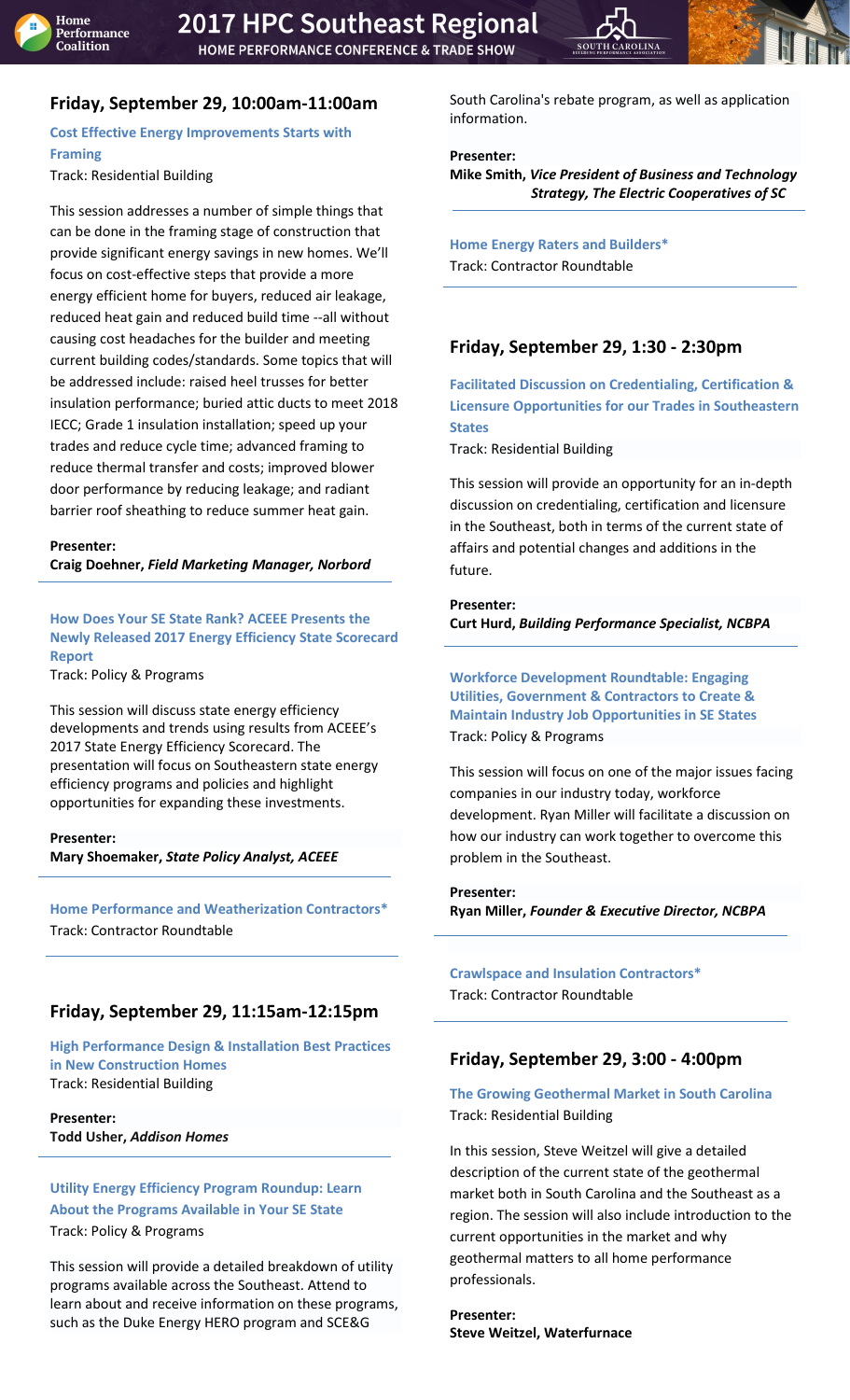



**How to "Green" the MLS Directories in Your State to Promote Consumer Education & Increased Value for Contractors and Builders**

Track: Policy & Programs

This session offers an introduction to the gamechanging benefits of greening the MLS across the region and potentially across the country. The session will

provide a background on the value this will provide to builders and how they can take advantage of this scheme when it is implemented.

**Presenter:** *Ryan Miller, Founder & Executive Director, NCBPA*

**Commercial Contractors\*** Track: Contractor Roundtable

## \* *Contractor Roundtable Track*

The *Contractor Roundtable Track* will address issues critical to contractors' businesses. Attendees will have the opportunity to discuss specific questions and topics with similar companies both locally and from other states in order to flush out what consumer education, workforce development, policy and regulatory, and other market development opportunities need to be addressed the most. The *Roundtable Track* provides contractors a chance to discuss and share in a more relaxed, roundtable format.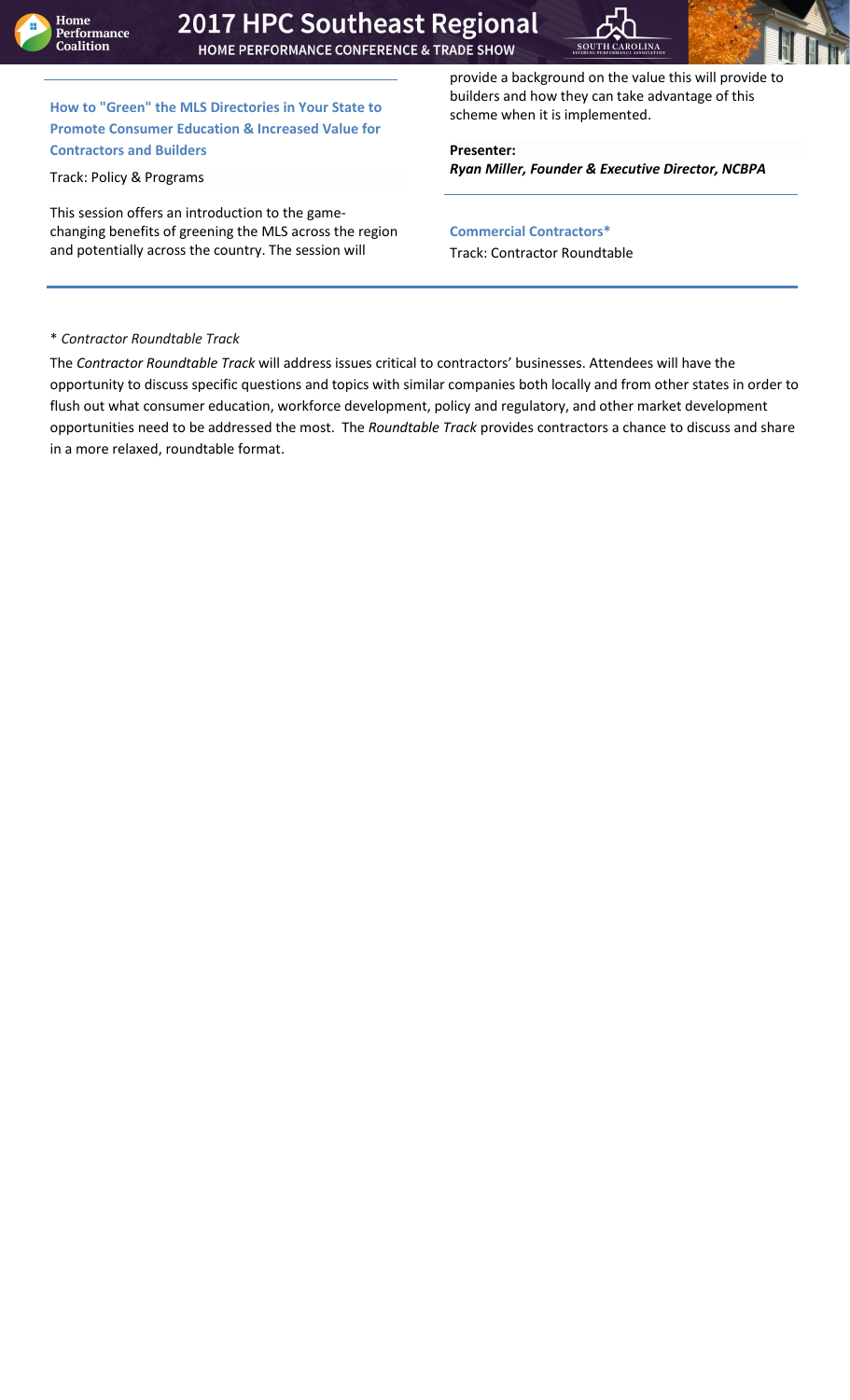

## **Presenter Information**

#### <span id="page-7-3"></span>**Josh Collins**

## *Sr Building Analyst, Prime Energy Group*

Josh Collins is the Senior Building Scientist and HERS rater for Prime Energy Group, a spray foam insulation company in Raleigh, NC. He is a BPI certified Building Analyst and Envelope Professional and a certified HERS rater through RESNET. Prior to joining Prime Energy Group Josh worked in the installation and sales of fiberglass, spray foam, sealed crawl spaces, mold and moisture remediation and rain water harvest systems. His science background comes into play when applying Building Science principles to residential and commercial construction.

#### <span id="page-7-2"></span>**JR Denson**

## *Public Health Analyst, ACEEE*

Ronald Denson Jr. ("J.R.") conducts analysis and research on the health and environmental benefits of energy efficiency investments in the United States. His work supports policymakers, advocates, and ACEEE programs in their consideration of energy efficiency policies and programs that can be used to address issues of health and equity in communities across the nation. Prior to joining ACEEE in 2017, J.R. worked as a legislative fellow in the U.S. House of Representatives, focusing primarily on health, education, and budgetary issues. Before his stint with Congress, he worked as a public health official for multiple local governmental agencies in the District of Columbia as well as a health educator and trainer to several clinical medical facilities.

## <span id="page-7-4"></span>**Craig Doehner**

## *Field Marketing Manager, Norbord*

Craig Doehner has been actively involved in the construction/building industry for over thirty years. He started his career with Weyerhaeuser in various marketing, operational and manufacturing positions. Craig has spent the over ten years with Norbord as Field Marketing Manager for the Mid-Atlantic area. He has worked with several building code committees and has been involved in product failure analysis and reporting. He has offered instruction in Connecticut, Maryland, Massachusetts, North Carolina, Pennsylvania, Rhode Island, South Carolina and Virginia. Craig received his Bachelor's Degree from Towson State University in Baltimore, Maryland and now resides in South Carolina.

## <span id="page-7-0"></span>**Rob Howard**

## *Performance Construction Manager, Mitsubishi Electric Cooling & Heating*

Rob Howard is Performance Construction Manager with Mitsubishi Electric Cooling & Heating. He provides training and technical support to builders, remodelers, architects, and engineers on variable refrigerant flow cooling and heating systems for residential applications. Rob has over fifteen years of experience in the performance construction industry. He is the former Director of Construction at Habitat for Humanity of Catawba Valley, where they built ENERGY STAR homes through Advanced Energy's *SystemVision* program. They built the first Net-Zero Energy Home in North Carolina in partnership with Appalachian State University in 2005, as well as the first DOE Zero Energy Ready Home in North Carolina in 2016. Rob became a HERS Rater in 2006 and started *Home Energy Solutions* to provide green building consulting and home performance contracting in Western North Carolina. He is an adjunct faculty member at Appalachian State University.

#### <span id="page-7-5"></span>**Curt Hurd**

#### *Building Performance Specialist, NCBPA*

Curt Hurd is currently a building performance specialist at NCBPA. Curt has worked in the building performance field for 8 years, including 5 years practical experience in the field. His qualifications include: BS Industrial Engineering – NC State University; BPI Analyst; HERS Rater; HERS QAD.

#### <span id="page-7-1"></span>**Joe Medosch**

## *Owner, Energy & Environmental Consulting LLC*

Joe Medosch is the owner of Energy & Environmental Consulting LLC and executive director of Healthy Home Environment Association. He provides practical universal training and communication skills to professionals. He is a Comfort Consultant Trainer, providing solutions on home performance applications. His certifications include: BPI Proctor - Building Analyst & Envelope Professional, Infiltration & Duct Leakage, IDL - Infiltration & Duct Leakage certification, HHE Healthy Home Evaluator Master Trainer ICC- Commercial & Residential Energy Inspector / Plans Examiner and Residential Building Inspector, Inactive - IAQ Professional, HERS Rater and NABCEP PV Certified.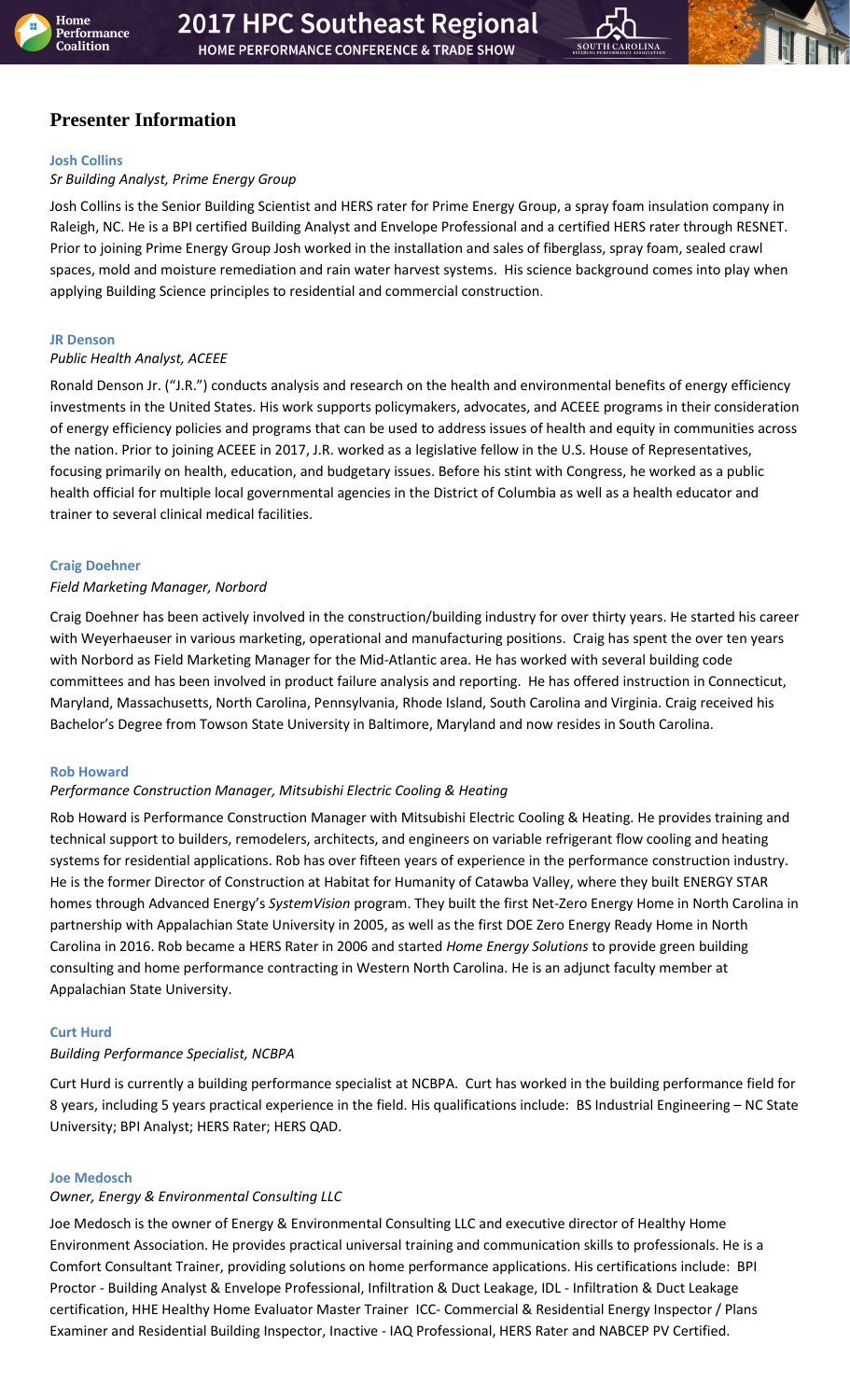



## <span id="page-8-5"></span>**Ryan Miller**

## *Founder & Executive Director, NCBPA*

Ryan Miller is the founder and executive director of the North Carolina Building Performance Association (NCBPA), a 501(c)(6) not-for-profit trade association that he founded in February of 2014 to represent the state's home and building performance industry. As executive director, Ryan's work includes leading the association's development and delivery of programs, services and benefits to members and the greater industry at-large. In 2016 Ryan established the South Carolina Building Performance Association and has also had an important role in establishing BPAs in Georgia and Maryland.

## <span id="page-8-2"></span>**Paul Morin**

## *Technical Support and Sales, The Energy Conservatory*

Paul Morin spent years as a carpenter framing new homes before becoming a weatherization auditor in the early 90s. Paul then worked for over 12 years for the Center for Energy and Environment diagnosing building shell, combustion spillage, and moisture problems in single family and multifamily buildings. He has worked for The Energy Conservatory since 2009 providing technical support, has developed dozens of presentations and webinars, and is currently on the board of the Minnesota Building Performance Association.

## <span id="page-8-1"></span>**Kevin Powell**

## *Senior Management Analyst, Redhorse Corporation*

Kevin Powell has over 28 years of experience as a building scientist, project manager, energy efficiency consultant and educator with clients ranging from students (undergraduate and graduate), industry and government (local, state, and federal). His experience includes research, instruction, data analysis, technical and project management for projects involving housing durability, moisture control and remediation, building code compliance of building products and systems, quality assurance, residential energy efficiency, green and sustainable building, and development of standards impacting the construction industry. He currently is supporting two DOE projects focused upon whole-house energy improvements and health benefits resulting from energy improvements. In addition to photography and music, Kevin enjoys obtaining and letting expire certifications including HERS and BPI BA.

## <span id="page-8-3"></span>**Mary Shoemaker**

## *State Policy Analyst, ACEEE*

Mary Shoemaker works on ACEEE's State Policy team and conducts research on state energy efficiency policies and programs. Mary has co-authored several ACEEE State and City Scorecards and coordinates outreach to state policy makers and advocates. She is a member of the Clean Energy Leadership Institute and holds a Bachelor of Science in Public Policy from Georgia Tech.

## <span id="page-8-4"></span>**Mike Smith**

## *Vice President of Business and Technology Strategy, The Electric Cooperatives of South Carolina*

Mike Smith serves as vice president of business and technology strategy for The Electric Cooperatives of South Carolina, the state association of 20 independent, member-owned electric utilities in the state. Mike works with state and national partners to develop understanding of how technology is changing the utility industry. A registered professional engineer in South Carolina, his work includes contributions to the development of the Distributed Energy Resource Program Act (Act 236), adopted by the General Assembly in 2014. He is also the program manager for Help My House, a whole home weatherization program offered through the electric cooperatives. This program was recently granted a \$13 million no interest loan from RUS to weatherize both site built and manufactured homes, repayment which will be made through on bill financing. Prior to the ECSC, Mike worked 11 years at Central Electric Power Cooperative, the generation and transmission cooperative that acts as the power aggregator for South Carolina cooperatives.

## <span id="page-8-0"></span>**Bill Spohn**

## *President, TruTech Tools, LTD*

Bill has designed & marketed a wide array of measurement products in the last twenty-five years. Bill was engineering manager at Bacharach, Inc. and HVAC Product Marketing Manager at Testo, Inc. for 10 years each. Since 2009, he is President, CEO and majority owner of TruTech Tools, LTD. He regularly presents technically complex topics to a wide range of audiences on the applications of measurement instrumentation in building science, weatherization, and HVACR. He has worked on BPI, RESNET, GAMA, AHRI, OMA, RSES, NATE, and ACCA Technical Committees.